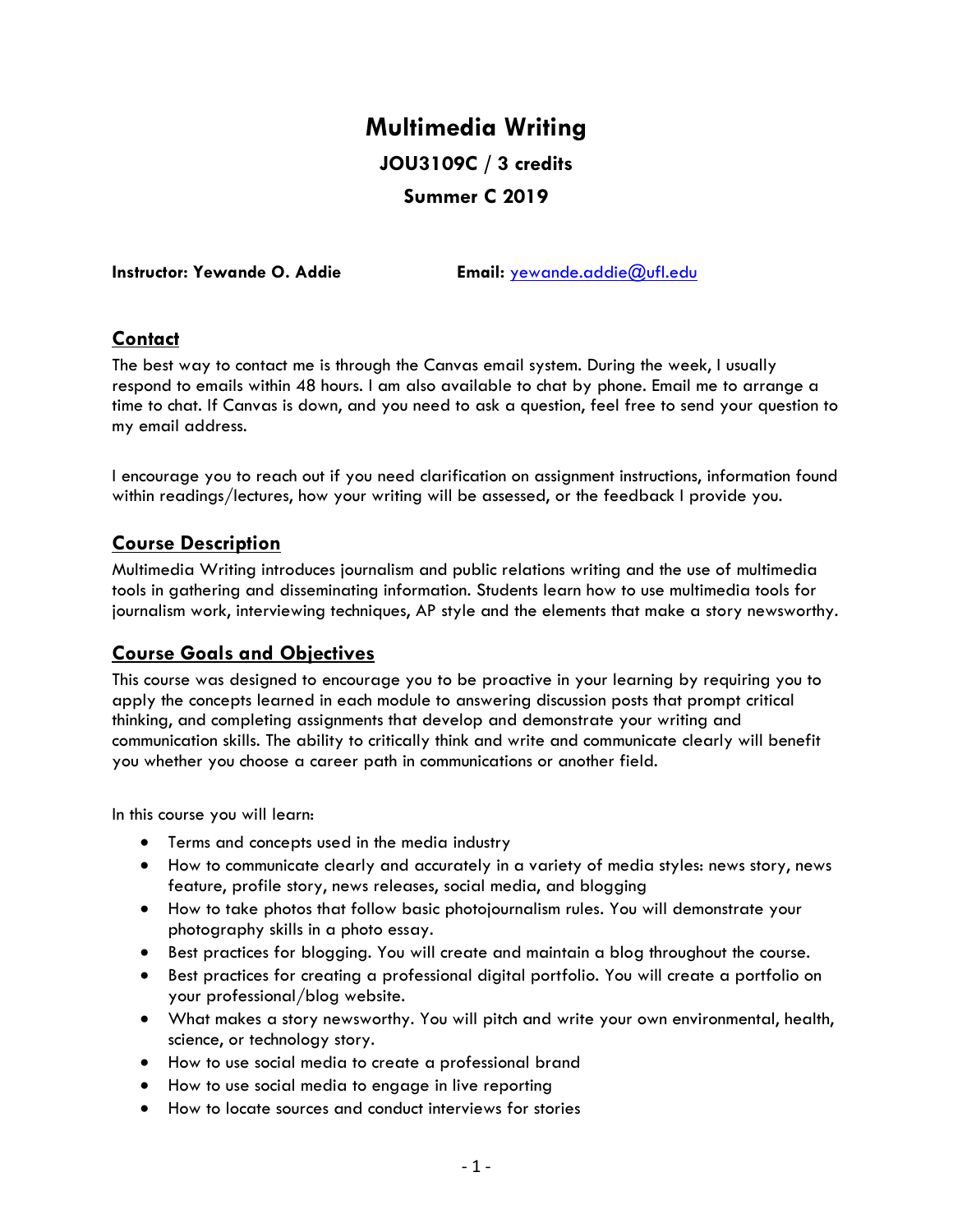- To edit your work, using correct spelling/grammar and following AP Style
- To provide constructive feedback to your classmates by participating in peer reviews
- To apply concepts learned through readings and lecture videos to complete assignments and engage on the discussion board with classmates.

# **Course Relation to Student Learning Outcomes in the College of Journalism and Communications**

Multimedia Writing provides you with the opportunity to develop and practice skills that are part of the core competencies of all majors in the college – conducting effective research, conducting interviews, writing in different media formats, developing a professional online brand, taking effective photographs, and demonstrating the ability to write with correct grammar and word use and using AP Style.

#### **Course Format**

This course is delivered online in an asynchronous format. In other words, we have no scheduled meeting time. This can be convenient for you, but it also means that it is absolutely essential for you to be an organized, motivated student. The course will be managed through eLearning. You can access the course by logging into eLearning at [http://elearning.ufl.edu.](http://elearning.ufl.edu/)

#### **Instructional Methods** The

course is designed to include a variety of approaches. The majority of modules include at least one video lecture. In some modules, guest speakers join us for lectures, and in some modules, we go on location, such as to the Innovation News Center and the Career Resource Center. Each module includes assigned readings and activities to be completed; such activities include practice writing assignments, quizzes, class discussions, and a major writing assignment for the module. The major writing assignment draws upon all that you have learned and practiced within the module. Some of these major assignments can become part of your professional portfolio.

# **Required Texts**

- Rich, Carole (2016). *[Writing and Reporting News: A Coaching Method](https://www.cengage.com/c/writing-and-reporting-news-a-coaching-method-8e-rich)* (8<sup>th</sup> edition). Boston, MA: Cengage Learning.
- [Associated Press \(AP\) Stylebook](https://www.apstylebook.com/) (newest edition).

The AP Stylebook is published each year in the spring. Each edition includes new terms, changes in previous rules (such as changing from e-mail to email), and new guidelines for social media use. You may purchase the book in paperback or as an interactive e-book. To purchase the interactive e-book, go to:

[http://www.apstylebook.com.](http://www.apstylebook.com/)

• Other readings and resource materials are included in each module.

# **Recommended Texts**

• Straus, J. (2014). *The Blue Book of Grammar and Punctuation*. (11<sup>th</sup> edition). San Francisco, CA: Wiley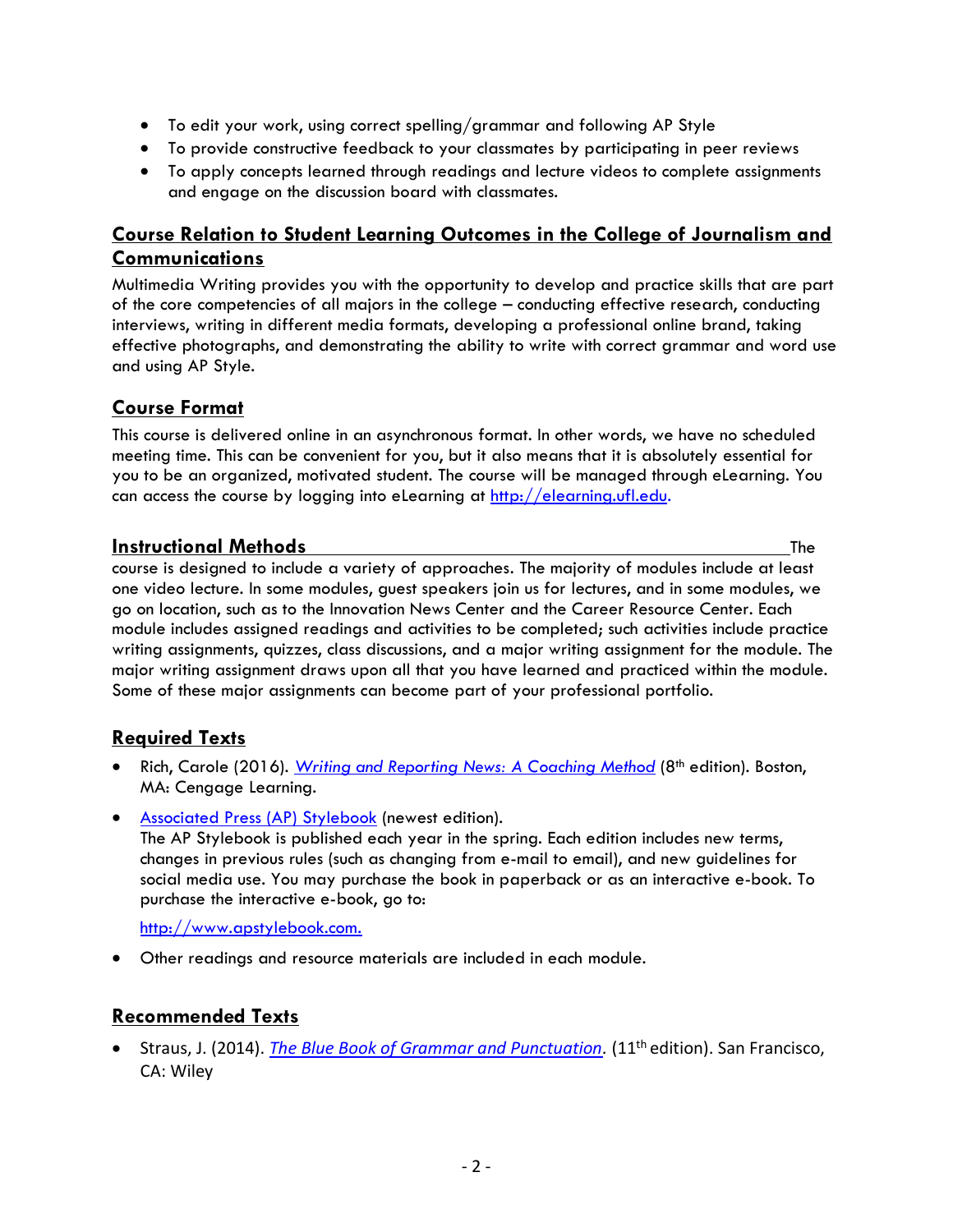- $\circ$  Readings will be suggested from this text throughout the semester. The website [\(https://www.grammarbook.com/\)](https://www.grammarbook.com/) provides grammar and punctuation assistance along with practice worksheets and quizzes for free.
- Digital subscription to *The New York Times.* As a student at UF, you have access to a free digital subscription to *The New York Times.* To subscribe to *The New York Times*, follow the instructions below:
	- 1. Go to<https://my.ufl.edu/ps/signon.html>
	- 2. After signing in, select the Navigation Bar in the upper right corner (three stacked horizontal lines)
	- 3. Select "Main Menu"
	- 4. Select "Quick Links"
	- 5. Select "NY Times"
	- 6. Select "Subscribe Now" and follow subscription instructions.
	- 7. Verify email address
	- 8. Access NY Times

# **POLICIES**

#### **Course Technology**

You will need reliable **Internet access and a reliable computer with Microsoft Word** (or other word-processing software that can generate a .doc or .docx file). If you do not submit your work through eLearning in the requested format, you will receive a zero on the assignment.

Check to see whether you have access to Microsoft Word through UF Apps [\(https://info.apps.ufl.edu/\)](https://info.apps.ufl.edu/)

#### **Notifications**

I will communicate regularly with the class and with you individually as needed. It is important that you log into Canvas daily to check for new announcements as well as check your Canvas email and review the feedback I have provided on your work. You may set up alerts to forward messages directly to your UF email address. To adjust your notification settings in Canvas, follow [these guidelines.](https://community.canvaslms.com/docs/DOC-10624)

#### **Netiquette: Communication Courtesy** All

members of the class are expected to follow rules of common courtesy in all email messages, threaded discussions and chats. This includes corresponding with your classmates as well as with me, your instructor.

Not sure of netiquette guidelines? Review guidelines here: [http://teach.ufl.edu/wp](http://teach.ufl.edu/wp-content/uploads/2012/08/NetiquetteGuideforOnlineCourses.pdf)[content/uploads/2012/08/NetiquetteGuideforOnlineCourses.pdf](http://teach.ufl.edu/wp-content/uploads/2012/08/NetiquetteGuideforOnlineCourses.pdf)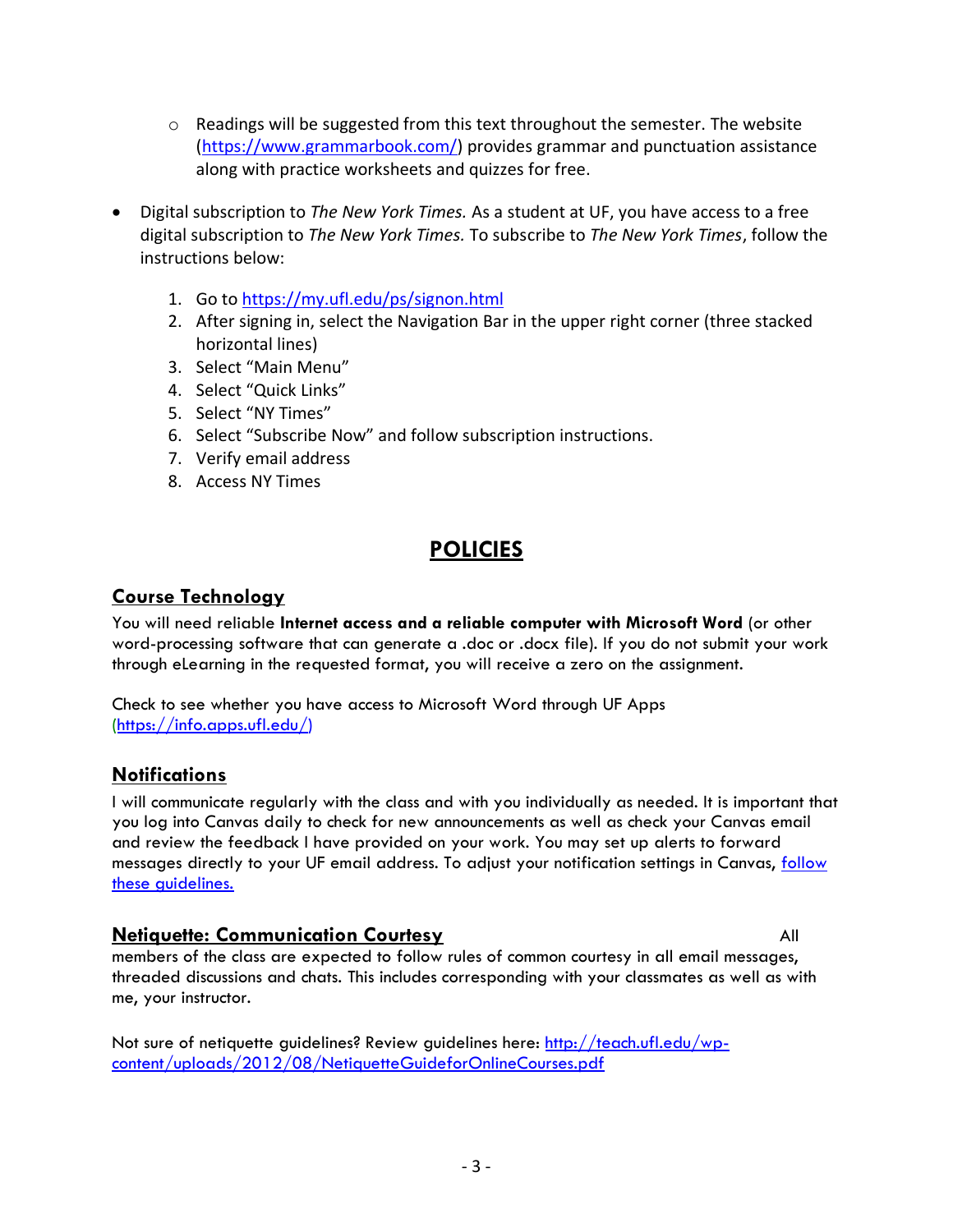#### **Deadlines**

You are responsible for completing numerous assignments throughout the semester. Do not let yourself fall behind! Deadlines are critical for communications professionals. You are expected to submit all assignments on time. Deadlines are given in Eastern Standard Time. **Late assignments WILL NOT BE ACCEPTED unless there is some sort of documented emergency, family emergency, and/or documented technical issue. This will be evaluated on a case-by-case basis and you MUST email me, the instructor, no more than 24 hours after an assignment is due if you have an excusable reason to make up work. If you do not contact me within 24 hours of the due date, you will receive a zero on the assignment.** 

**You are responsible for checking to see whether your work has been submitted to Canvas.** After you submit your work, information about your submission will appear. "I thought I had submitted the assignment," is not an acceptable excuse for missing a deadline.

#### **Submitting Work, Receiving Feedback, and Discussing Grades**

You will submit your assignments in eLearning, and I will provide feedback meant to encourage you and help you improve.

Depending on the assignment, you will see feedback in one or more of the following ways:

- A summary comment
- Annotated comments that can be read in DocViewer
- A completed rubric
- An attached file in the summary comment box
- An announcement providing general feedback to the class regarding an assignment

Read "[How do I view assignment comments from my instructor? \(Canvas\)](https://community.canvaslms.com/docs/DOC-10666-421254359)" for assistance with viewing feedback.

You are future communications professionals, and I have very high standards for your work. You will likely have a lot of errors at first; it's part of learning this style of writing. **You are strongly encouraged to ask me any questions you might have or talk about any struggles you experience. Don't wait!** The longer you put off getting help with the course, the harder it is to get back on track. **If you have specific questions or concerns about a grade on an assignment, discussion post, quiz, etc., you must email me within a week of the assignment being returned.**

#### **Plagiarism**

**Plagiarism and cheating will not be tolerated. Any attempt to represent the work, ideas, or writing of someone else as your own is considered plagiarism and will result in failure of the assignment, and potentially of the course. Willful and blatant incidents of plagiarism will be handed over to the Office of the Dean to be punished in accordance with University Policy.** All work submitted for this class must be your original work. You may not reuse assignments created for other purposes, including other courses, and you may not use work created by someone else. When you use information (including images) from any source, you should cite the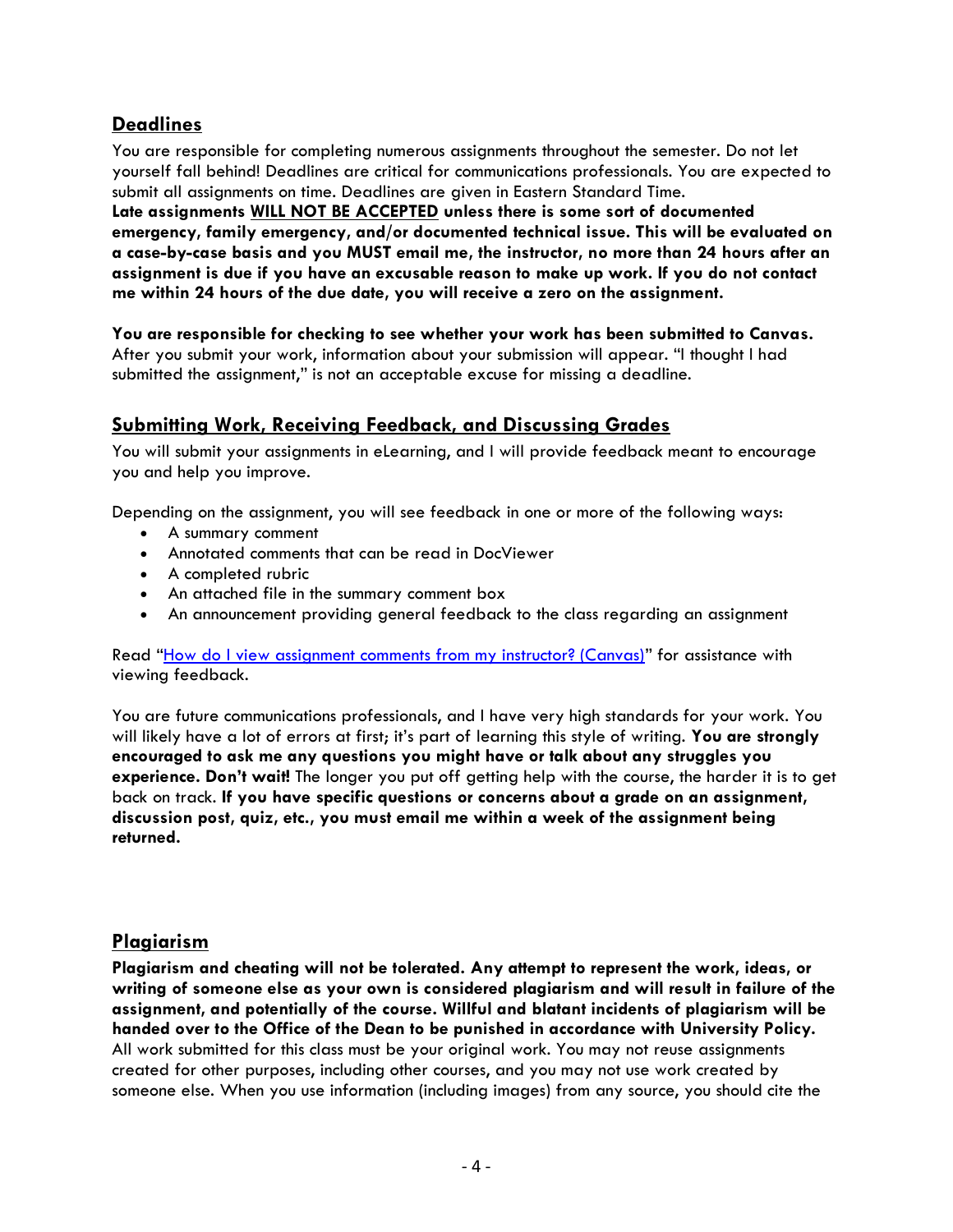content appropriately. If you have any questions regarding this policy, ask me! "But I didn't know..." is not an excuse.

#### **University Policy on Accommodating Students with Disabilities**

Students requesting accommodation for disabilities must first register with the Dean of Students Office [\(http://www.dso.ufl.edu/drc/\)](http://www.dso.ufl.edu/drc/). The Dean of Students Office will provide documentation to the student who must then provide this documentation to the instructor when requesting accommodation. You must submit this documentation prior to submitting assignments or taking the quizzes or exams. Accommodations are not retroactive, therefore, students should contact the office as soon as possible in the term for which they are seeking accommodations.

#### **University Policy on Academic Misconduct**

Academic honesty and integrity are fundamental values of the University community. Students should be sure that they understand the UF Student Honor Code at: <https://www.dso.ufl.edu/sccr/process/student-conduct-honor-code/>

# **GETTING HELP**

For issues with technical difficulties for eLearning in Canvas, please contact the UF Help Desk and E-learning Support Services) at:

Email: [helpdesk@ufl.edu](mailto:helpdesk@ufl.edu) (or) [learning-support@ufl.edu](mailto:learning-support@ufl.edu) Phone: (352) 392-HELP (4357) FAQs for Students:<https://kb.helpdesk.ufl.edu/FAQs/E-Learning>

Other resources are available at<http://www.distance.ufl.edu/getting-help> for:

- Counseling and Wellness resources
- Disability resources
- Resources for handling student concerns and complaints
- Library Help Desk support

Should you have any complaints with your experience in this course please visit <http://www.distance.ufl.edu/student-complaints> to submit a complaint.

#### **GRADING POLICIES**

Your grade in the course is based on completing several activities within each module.

Instructions will accompany each assignment, quiz, and discussion board you need to complete. A rubric will be provided for each assignment and discussion board; use the rubric as a checklist as you complete the assignment. **Please ask questions if you need clarification on the assignment or how you will be graded**.

Accuracy is a key component in each writing assignment. Accuracy of facts and careful editing of your own work are important qualities to set you apart from other writers. To help encourage careful editing of your own work, points will be deducted in each written assignment for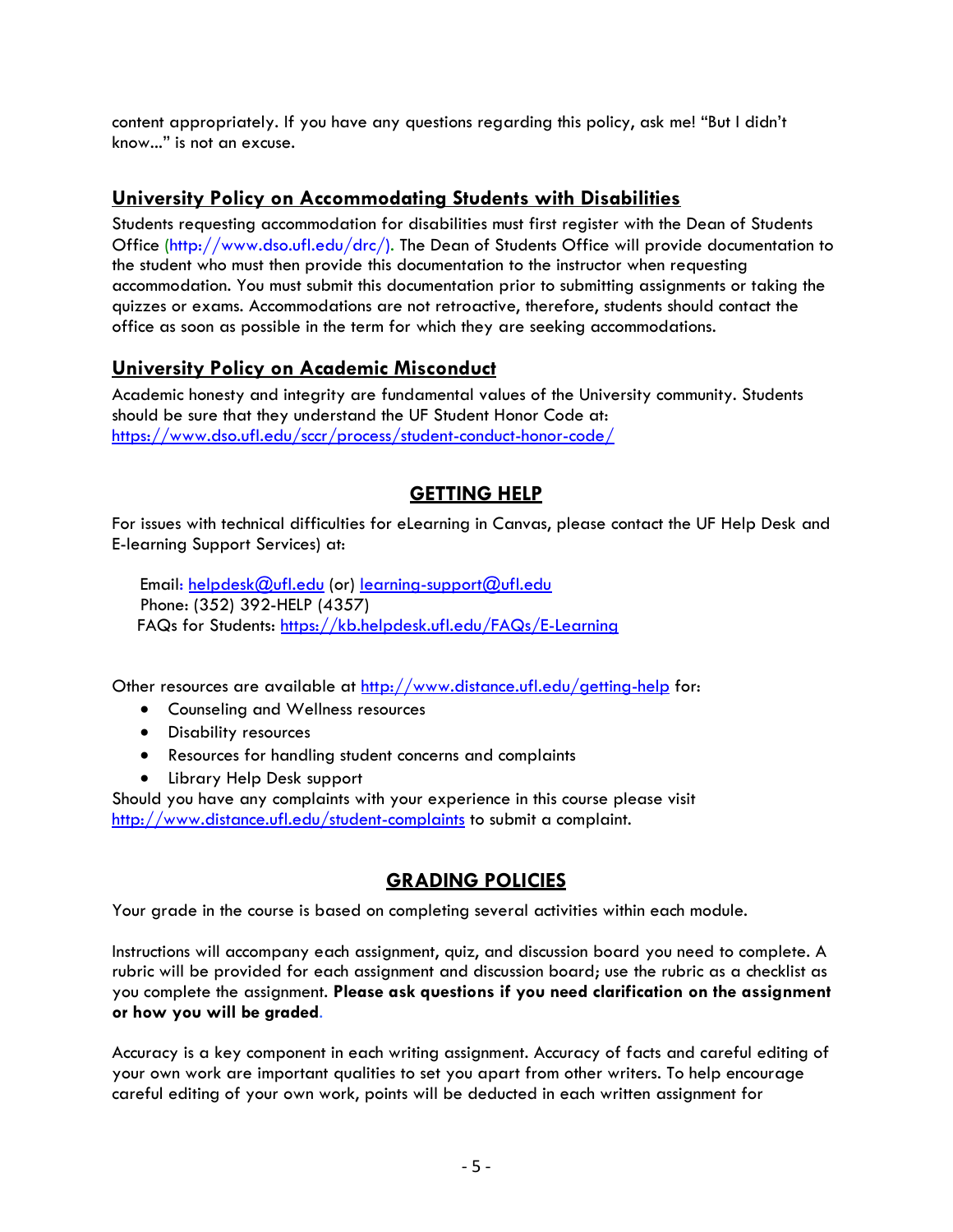typographical and grammar errors. In Module 3 you will start to receive deductions for AP Style errors and fact errors. Examples of fact errors include incorrect information, misspelling a proper noun and having an incorrect number. Each fact error is -20 points.

In working on your assignments, be sure to allocate time to carefully proofread your work. Some strategies to assist you in editing your work include:

- Reading your work aloud.
- Reading your work backwards (last line on the last page to first line on the first page) to catch misspellings/typos.
- Highlighting each proper noun and number to remind you to check each for accuracy.
- When you use a comma, ask yourself what the rule is for the comma's use to make sure a comma, in fact, is needed.

# **Grading Scale**

| $\mathsf{A}$   | $95 - 100$ B - $80 - 82$ D + $67 - 69$ |                  |                                        |
|----------------|----------------------------------------|------------------|----------------------------------------|
| A -            | $90 - 94$ C+ 77-79 D 63-66             |                  |                                        |
| B+             | 87 – 89                                | C 73-76 D- 60-62 |                                        |
| B <sub>a</sub> |                                        |                  | $83 - 86$ C - $70 - 72$ E 59 and below |

# **COURSE SCHEDULE**

Consult Canvas for the most up to date information on assignments and due dates.

| Module                                            | Week(s)       | Topic                                                   | Assignments                                                                                                                                        |  |  |
|---------------------------------------------------|---------------|---------------------------------------------------------|----------------------------------------------------------------------------------------------------------------------------------------------------|--|--|
| Start Here:<br>Orientation<br>and<br>Introduction | $5/13 - 5/18$ | How to be a successful online<br>student                | Quiz: Syllabus<br>$\bullet$<br>DB: Introductions<br>Purchase textbooks                                                                             |  |  |
|                                                   | $5/13 - 5/18$ | <b>Storytelling and News Values</b>                     | Quiz: Reading and Lecture Quiz<br>$\bullet$<br>Module 1<br>DB: How do you get your news?<br><b>AS: Qualities of News</b>                           |  |  |
| $\overline{2}$                                    | $5/20 - 5/25$ | Story Organization and The Basic<br>News Story (Part 1) | Quiz: AP Style Part 1<br>$\bullet$<br>Quiz: Reading and Lecture Quiz<br>Module 2<br>DB: Find the focus of a story<br>AS: Practice Planning a Story |  |  |
| 3                                                 | $5/28 - 6/1$  | Story Organization and The Basic<br>News Story (Part 2) | Quiz: Reading and Lecture Quiz<br>Module 3<br>AS: Practice writing a hard-news story<br>& Peer Review<br>AS: Write a hard-news story               |  |  |
| 4                                                 | $6/3 - 6/8$   | <b>Writing Leads (Part 1)</b>                           | Quiz: Reading and Lecture Quiz<br>Module 4<br>DB: Lead Analysis<br>AS: Identifying summary leads, soft                                             |  |  |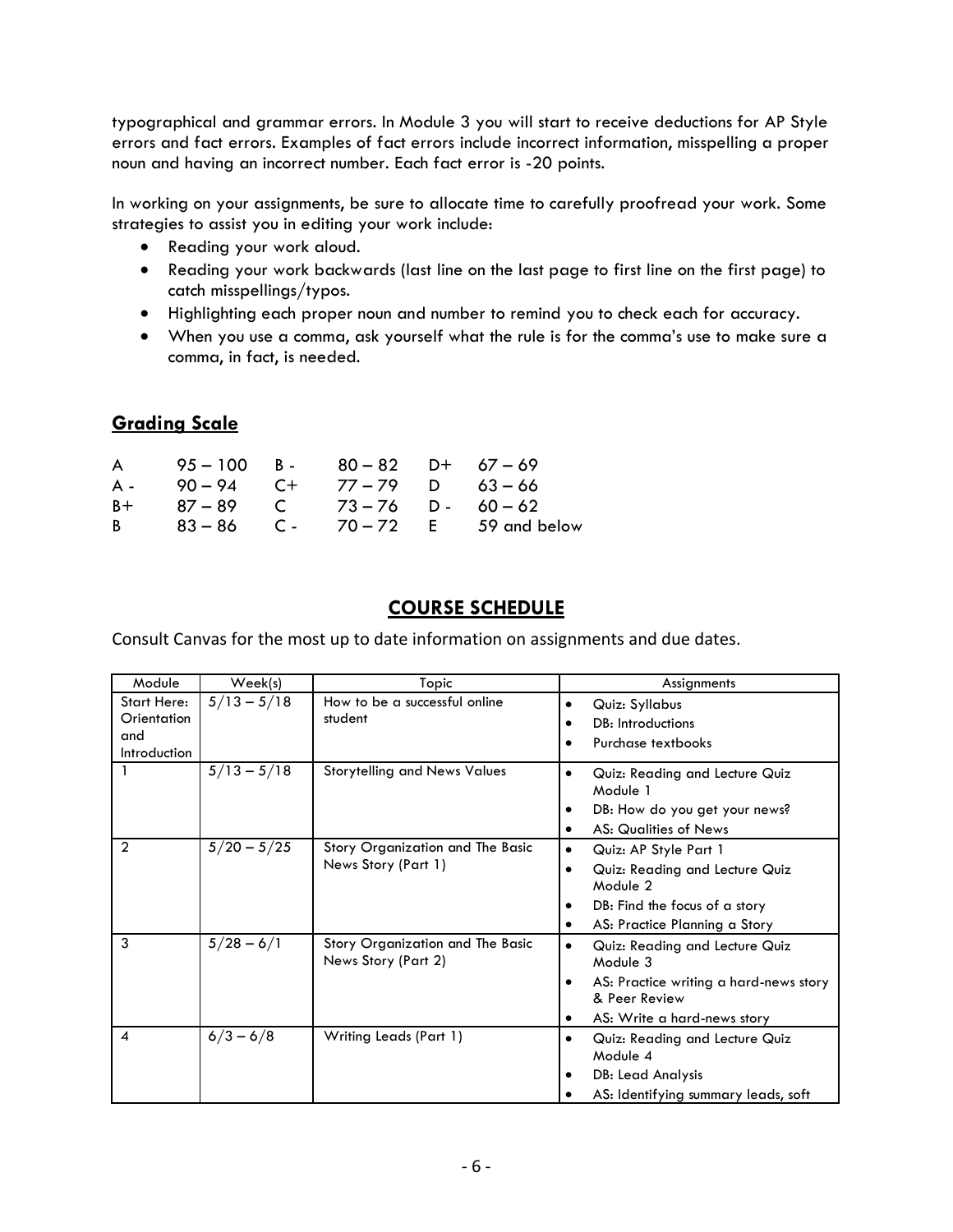|                |               |                                                        | leads, and nut graphs                                                   |
|----------------|---------------|--------------------------------------------------------|-------------------------------------------------------------------------|
| 5              | $6/10 - 6/15$ | <b>Writing Leads (Part 2)</b>                          | Quiz: AP Style Part 2<br>$\bullet$                                      |
|                |               |                                                        | AS: Practice writing a news-feature<br>$\bullet$<br>story & Peer Review |
|                |               |                                                        | AS: Write a news-feature story                                          |
|                |               |                                                        | Extra Credit AS: Multicultural Story<br>$\bullet$                       |
|                |               |                                                        | Ideas                                                                   |
| 6              | $6/17 - 6/22$ | Interviewing Techniques and Writing<br>a Profile Story | Quiz: Reading and Lecture Quiz<br>$\bullet$<br>Module 6                 |
|                |               |                                                        | AS: Personal Profile Focus Memo<br>$\bullet$                            |
|                |               |                                                        | AS: Practice Profile Story Workshop<br>$\bullet$                        |
|                |               |                                                        | AS: Profile Story<br>$\bullet$                                          |
| $\overline{z}$ | $7/1 - 7/6$   | Online Journalism and Writing for<br>Social Media      | Quiz: Reading and Lecture Quiz<br>$\bullet$<br>Module 7                 |
|                |               |                                                        | DB: Blog pitch<br>$\bullet$                                             |
|                |               |                                                        | AS: Professional Portfolio and Blog<br>Setup                            |
| 8              | $7/8 - 7/13$  | Storytelling using Photography                         | Quiz: Reading and Lecture Quiz<br>$\bullet$<br>Module 8                 |
|                |               |                                                        | <b>DB: Practice Writing Captions</b><br>$\bullet$                       |
|                |               |                                                        | DB: Photo Essay Pitch                                                   |
|                |               |                                                        | AS: Photo Essay                                                         |
|                |               |                                                        | Continue to post to your blog.<br>$\bullet$                             |
| 9              | $7/15 - 7/20$ | Reporting and Writing Your Own<br>Story                | Quiz: Reading and Lecture Quiz<br>$\bullet$<br>Module 9                 |
|                |               |                                                        | DB: EHST Story Pitch                                                    |
|                |               |                                                        | AS: EHST Story                                                          |
|                |               |                                                        | Extra Credit AS: Reporting Simulation<br>$\bullet$                      |
|                |               |                                                        | Continue to post to your blog.<br>٠                                     |
| 10             | $7/22 - 7/27$ | <b>Writing for Public Relations (Part 1)</b>           | Quiz: Reading and Lecture Quiz<br>$\bullet$<br>Module 10                |
|                |               |                                                        | AS: Practice Writing a News Release &<br>$\bullet$<br>Peer Review       |
|                |               |                                                        | AS: Writing a News Release for an<br>Event                              |
|                |               |                                                        | Continue to post to your blog.<br>$\bullet$                             |
| 11             | $7/29 - 8/3$  | <b>Writing for Public Relations (Part 2)</b>           | DB: Pitch Kickstarter Product for News<br>$\bullet$<br>Release          |
|                |               |                                                        | AS: Product News Release<br>$\bullet$                                   |
|                |               |                                                        | Continue to post to your blog.<br>$\bullet$                             |
| 12             | $8/5 - 8/10$  | <b>Professional Portfolio</b>                          | AS: Resume<br>$\bullet$                                                 |
|                |               |                                                        | AS: Professional Portfolio and Blog                                     |
|                |               |                                                        |                                                                         |

#### **Important Dates**

Classes begin: May 13 Drop/Add: May 14 Withdrawal from all courses with no fee liability: May 14 Classes End: Aug. 9 Final Grades Available: Aug. 14